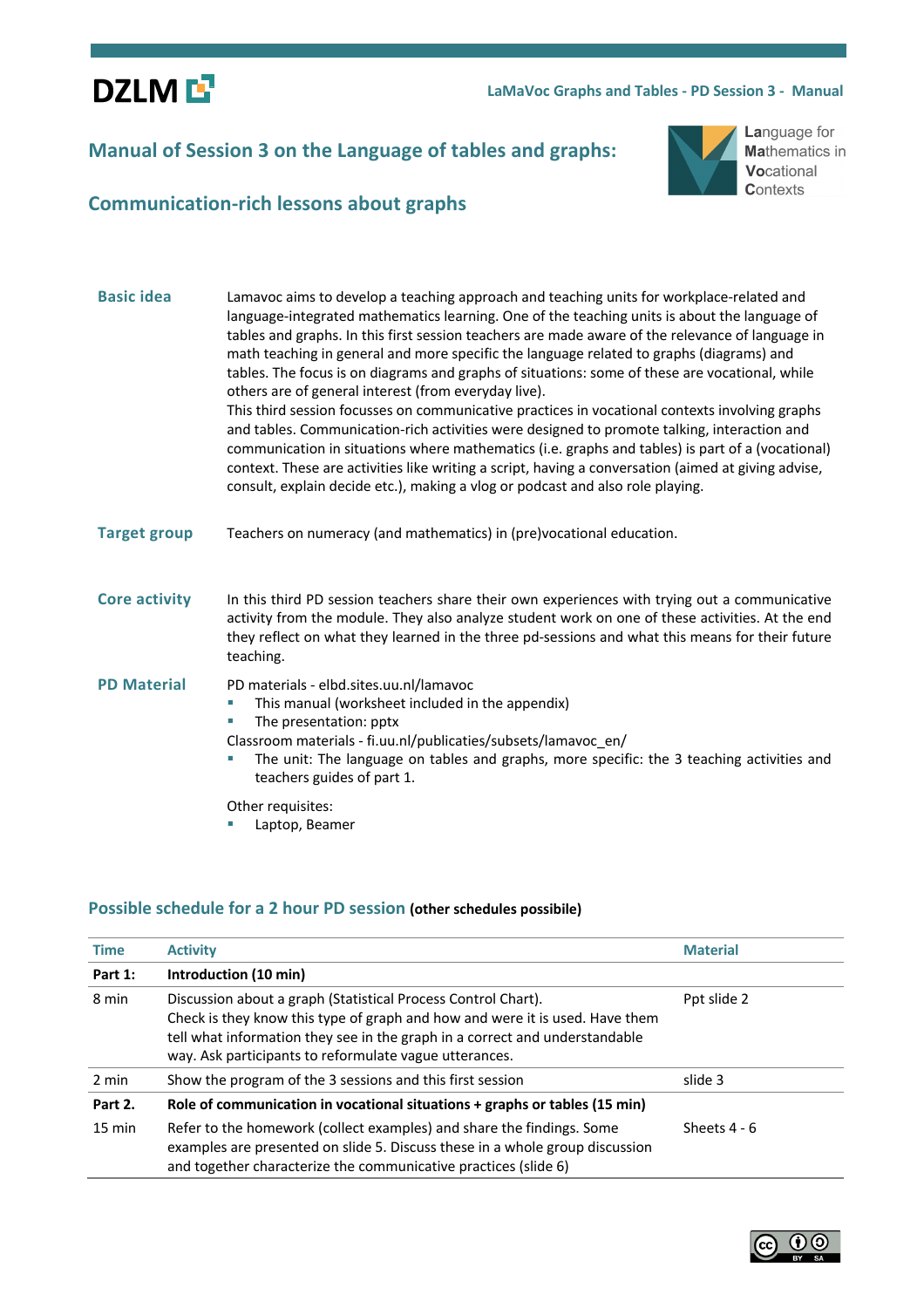# DZLM L<sup>7</sup>

# **LaMaVoc Graphs and Tables - PD Session 3 - Manual**

| Part 3.          | Three communicative tasks (15 min)                                                                                                                                                                                                                                                    | Ppt slides 7-12<br>Pages 9-27 |
|------------------|---------------------------------------------------------------------------------------------------------------------------------------------------------------------------------------------------------------------------------------------------------------------------------------|-------------------------------|
| $15 \text{ min}$ | Present the overview of the tasks (slide 8 and 9) and refer teachers to the<br>pages form the module. Give them 5 minutes to pages through the module<br>and read parts of the student tasks and the manuals. Present and discuss the<br>general structure of the lessons (slide) 10. | Slide 8 -10                   |
| Part 4.          | Sharing outcomes of classroom experiment (homework) (30 min)                                                                                                                                                                                                                          |                               |
| $20 \text{ min}$ | Teachers in small groups share their classroom experiences with the rich<br>communicative practices tasks                                                                                                                                                                             | $11 - 12$                     |
| $10 \text{ min}$ | In the whole group collect findings and reflect on them                                                                                                                                                                                                                               | 12                            |
| Part 5           | Analysing student work (40 min)                                                                                                                                                                                                                                                       |                               |
| 2 min            | Show the tyre pressure task                                                                                                                                                                                                                                                           | $13 - 15$<br>Pages 21 & 21    |
| 18 min           | Activity: teachers in small group analyse the student work on worksheet 1<br>(appendix)                                                                                                                                                                                               | Sheet 16<br>pages             |
| 10 min.          | Share findings from analysis in whole group                                                                                                                                                                                                                                           | Sheet 17-20                   |
| $10 \text{ min}$ | Discuss the value of this types of tasks                                                                                                                                                                                                                                              | Shet 21                       |
| Part 6           | Evaluation of PD course (>10 min)                                                                                                                                                                                                                                                     |                               |
| $10 \text{ min}$ | You may evaluate the session and course on your own preferred way.<br>Connect back to the general background on language sensitive math teaching<br>from session 1 and the teachers current and future practices.                                                                     | Sheet 22-25                   |